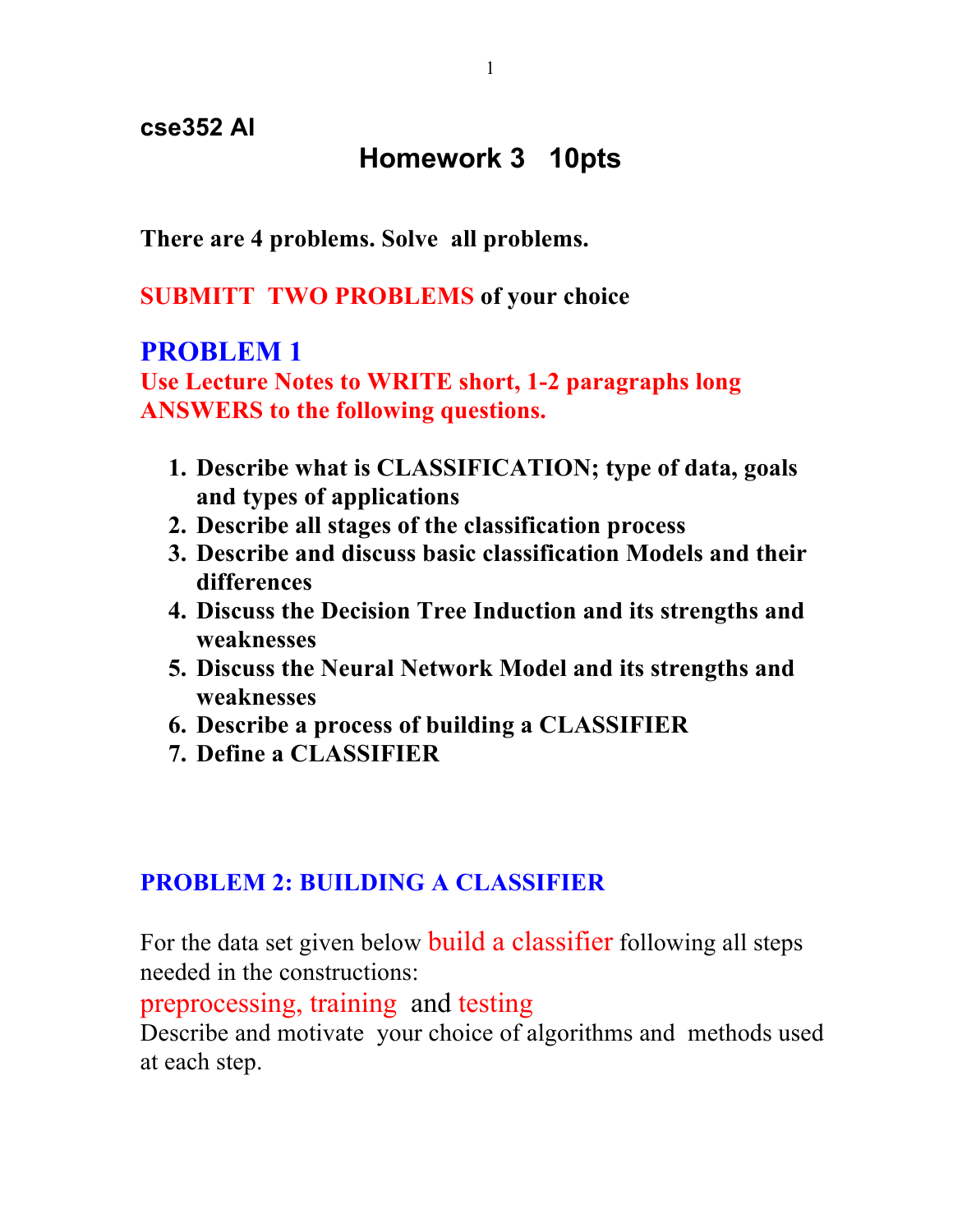| Age | Income | <b>Student</b> | <b>Credit Rating</b> | <b>Buys Computer</b> |
|-----|--------|----------------|----------------------|----------------------|
|     |        |                |                      |                      |
| 21  | 60,000 | yes            | 3                    | $\rm No$             |
| 30  | 70,000 | N <sub>o</sub> | 5                    | No                   |
| 38  |        | N <sub>0</sub> | $\overline{2}$       | Yes                  |
| 45  | 45,000 | yes            | $\overline{3}$       | Yes                  |
| 46  | 25,000 | $\rm no$       | $\sqrt{2}$           | Yes                  |
| 47  | 30,000 | Yes            | 6                    | No                   |
| 39  | 28,000 | Yes            | 5                    | No                   |
| 29  | 48,000 | Yes            | 3                    | No                   |
| 50  | 75,000 | Yes            | $\overline{2}$       | N <sub>0</sub>       |
| 48  |        | Yes            | $\overline{3}$       | No                   |
| 30  |        | Yes            | 6                    | Yes                  |
| 51  | 46,000 | No             | $\overline{4}$       | Yes                  |
| 32  | 80,000 | Yes            | $\overline{2}$       | $\rm No$             |
| 45  | 50,000 | N <sub>0</sub> | $\overline{4}$       | N <sub>0</sub>       |

### **CLASSIFICATION DATA:**

# **1. Preprocessing**

## Attributes:Age, Income, Credit Rating

- **1. Fill the missing Values**
- 2. **Use Binning Method to discretize values of attributes**  Age, Income, Credit\_Rating

 **The number of bins is up to you**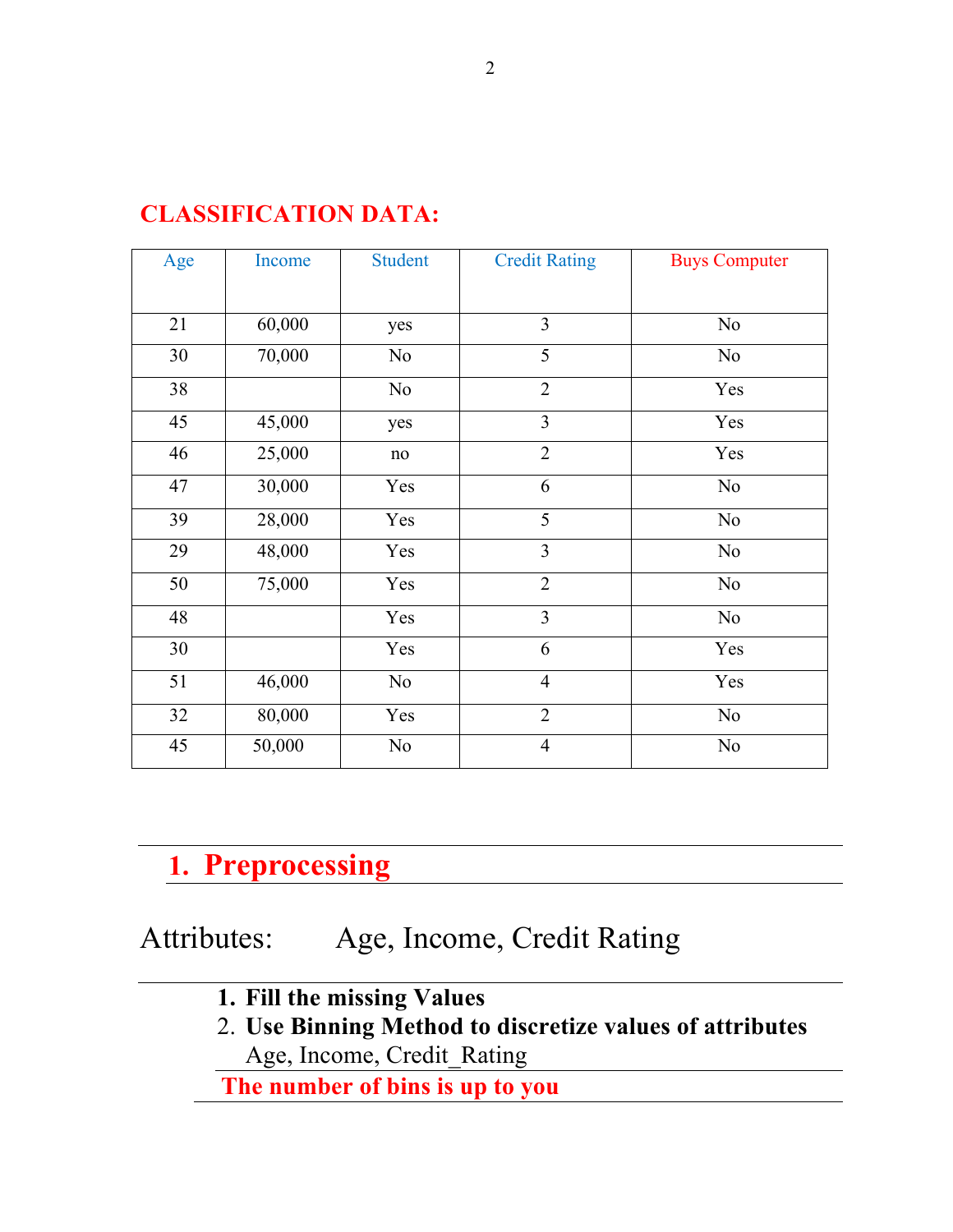### **Preprocessing Calculations**

### **1. Mising Values: explain the method you used**

**2. Binninig: AGE**

### **3. Binning: INCOME**

### **4. Binning : CREDIT RATING**

### **2. YOUR Data after Preprocessing:**

| Age | Income | <b>Student</b> | <b>Credit Rating</b> | <b>Buys</b><br>Computer |
|-----|--------|----------------|----------------------|-------------------------|
|     |        |                |                      |                         |
|     |        | yes            |                      | $\rm No$                |
|     |        | No             |                      | No                      |
|     |        | No             |                      | Yes                     |
|     |        | yes            |                      | Yes                     |
|     |        | $\rm no$       |                      | Yes                     |
|     |        | Yes            |                      | No                      |
|     |        | Yes            |                      | No                      |
|     |        | Yes            |                      | No                      |
|     |        | Yes            |                      | No                      |
|     |        | Yes            |                      | No                      |
|     |        | Yes            |                      | Yes                     |
|     |        | No             |                      | Yes                     |
|     |        | Yes            |                      | No                      |
|     |        | No             |                      | No                      |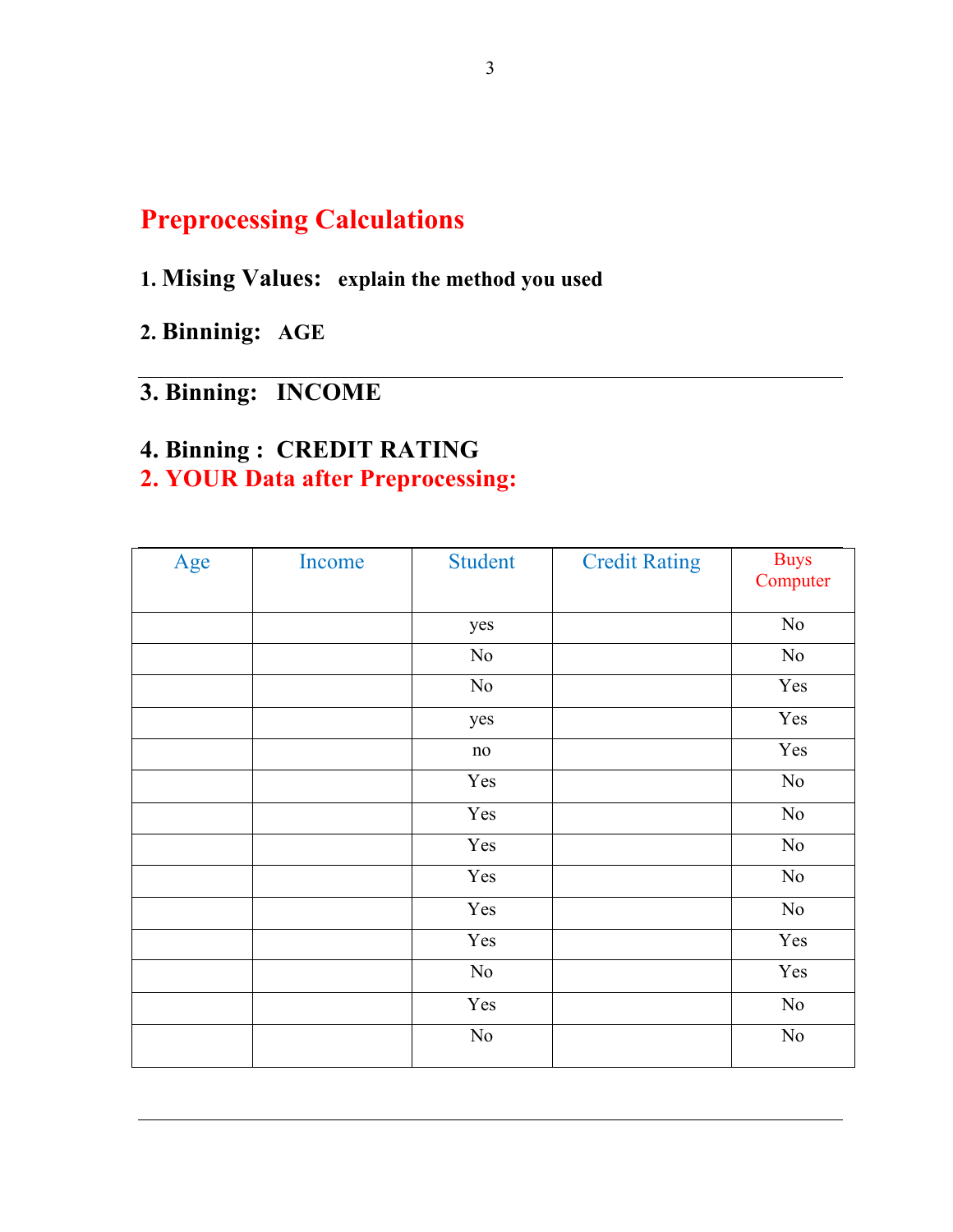## **3. Training and Testing**

## **Specify and write down in full Decision Tree Algorithm you use for training.**

**USE Three-Fold Cross Validation for Testing**

**Remember: must perform training and testing 3 times and**  predictive accuracy is averaged; We adopt the union of rules as the FINAL set of rules

YOU do not need to show me your TREES (this was hmk2) WRITE here ONLY your sets of rules describing how you obtained them at each stage of **training** and **testing. Calculate your rules ACCURACY at each stage.**

**MY CLASSIFIER IS: (explain why you accept your classifier)**

**PROBLEM 3: Learning Neural Networks**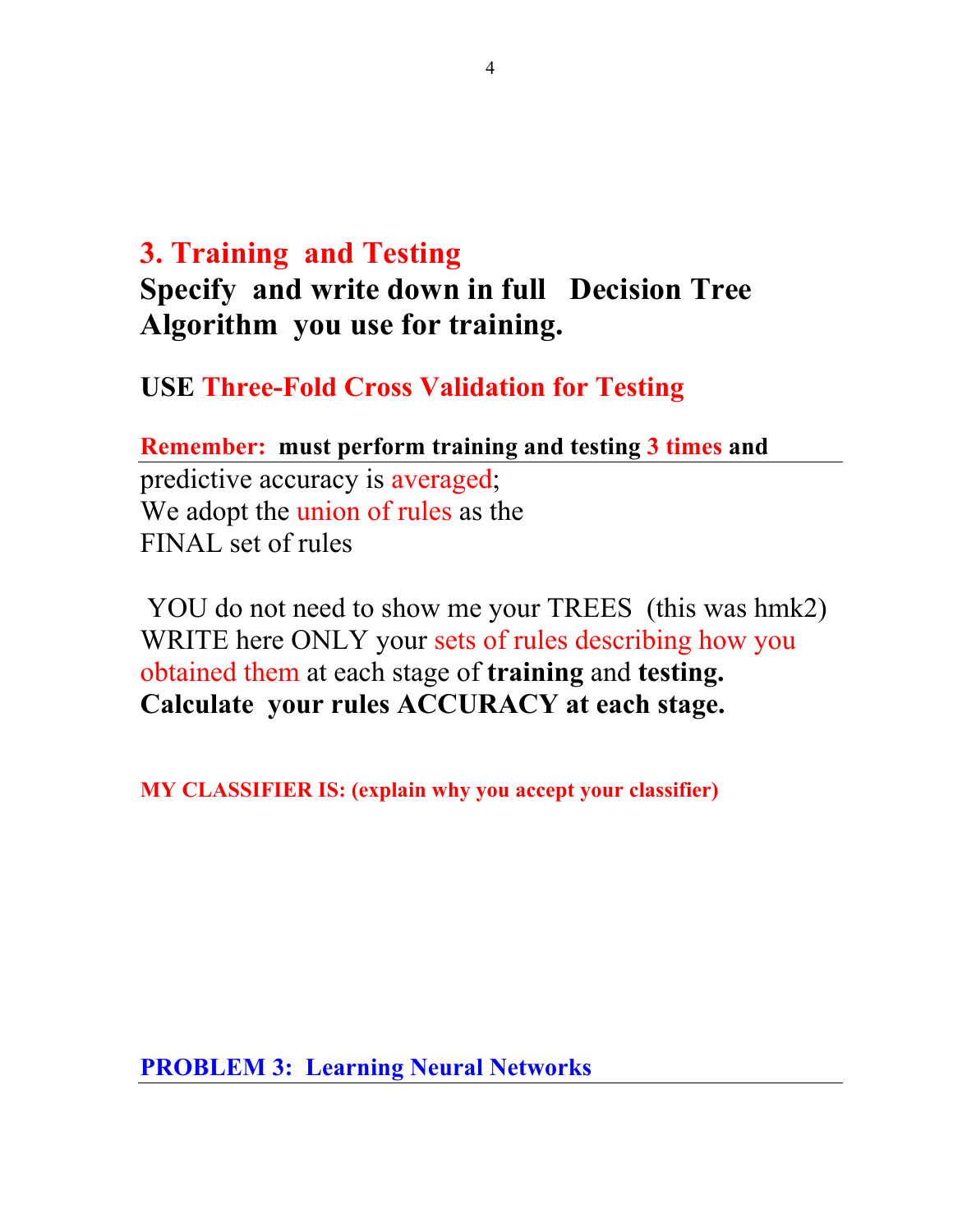Given two records (Training Sample)

| a1 | a, | $a_3$ | lass |
|----|----|-------|------|
|    |    |       |      |
|    |    |       |      |

Use the Network below to evaluate a passage of 2 EPOCHS



**Learning Rate: L= 0.7**

REMEMBER: YOU HAVE TO SET YOUR INITIAL WEIGHTS AND BIASES RANDOMLY; DON'T USE THE SET-UP FROM THE EXAMPLE.

#### **EXTRA CREDIT( 5pts ) write your program to calculate your answer**

**PROBLEM 4: Classification by Association** 

**Given a classification TRAINING data**

| Income | <b>Student</b> | Rating    |
|--------|----------------|-----------|
| high   | No             | Fair      |
| low    | No             | Excellent |
| high   | yes            | Fair      |
| medium | ഹ              | Fair      |